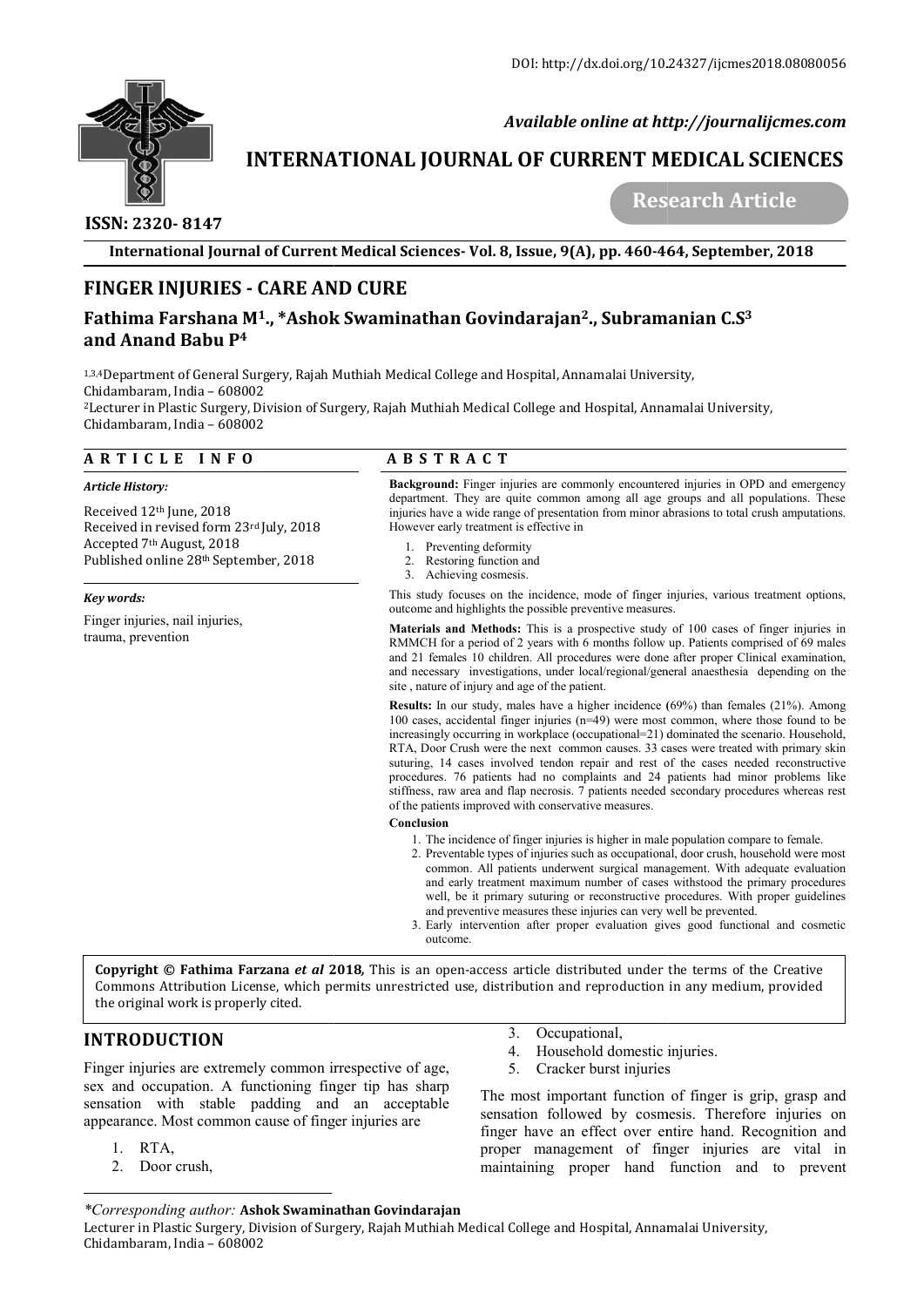permanent disability. This study is about incidence, mode of finger injuries, an evaluation of various surgical options and their outcome and outlining proper guidelines for avoidance of such injuries.

## **MATERIALS & METHODS**

100 cases with finger injuries presenting to casualty and General Surgery OPD and later referred to division of Plastic Surgery were studied. The study was done between October 2016 to September 2018 after getting approval from the ethical committee of our institution. After obtaining consent from the patient, the treatment modalities were carried out. Patient's details were collected under the following parameters: age, sex, type and mode of injury, finger involved, associated tendon/bone/joint injury, viability of finger tip and after treatment, data like procedures carried out, post operative complications and sequeale were documented and analysed. The treatment involved immediate resuscitation, cleaning of injured hand under anaesthesia, proper examination under good vision followed by investigations like x-ray of hand and then planned for surgical managements at the earliest. Assessment of function, sensation and level of injury was analysed then proper debridement and treatment was carried out in main operation theatre under adequate anaesthesia. All patients were treated with post operative antibiotics and analgesics. Immobilization of hand was provided whenever necessary. Patients with co morbidities were managed accordingly. Patients were then followed up in OPD (Out Patient Department). Dressings were changed every 48 hours during hospital stay. Sutures were removed on 10<sup>th</sup> day. Post operative physiotherapy and secondary procedures were carried out as and when required. leaning of injured hand under anaesthesia, proper<br>xamination under good vision followed by investigations<br>ke x-ray of hand and then planned for surgical<br>nanagements at the earliest. Assessment of function,<br>ensation and lev study is about incidence, mode and the study is about incidence, mode and the study of crush injury type (crush amputation of various surpled imposes and of a cases involved accretative (cau) type of injury (Fig. 3).<br> **HO** 

## **RESULTS**

Out of 100 cases in finger injuries, males had a significantly higher incidence, n=69 (69%) than females, n=21(21%). Children contributed around 10%. Maximum number of cases n=46(46%) in male and female patients fell in the age group of 21-40 years (Fig. 1).



Considering hand dominance all patients in the study had right handed dominance. Incidence of right hand injuries were around 55% (n=55) whereas the rest were of left hand injuries,  $45\%$  (n=45) (Fig. 2).

Out of the 100 patients, 91 patients had single finger involvement and 9 patients had injuries of other fingers too. The most common finger involved was index followed by middle.

partial or total; with or without skin loss) and 30 cases involved lacerative (cut) type of injury (Fig. 3). 70 cases were of crush injury type (crush amputation-

Considering bone and joint injury, 8 cases had #TPx, 3 cases involved #MPx and one case involved fracture of proximal phalanx. 88 patients had no fracture of had phalanges. There were no reported cases of joint injury in phalanges. There were no reported cases of joint injury in our study. All those patients who had fracture of any of the phalanges were treated by k-wire fixation (Fig. 4). or total; with or without skin loss) and 30 cases<br>ed lacerative (cut) type of injury (Fig. 3).<br>dering bone and joint injury, 8 cases had  $#TPx$ , 3<br>involved  $#MPx$  and one case involved fracture of



**Fig 2** Hand Dominance





**Fig 4** Incidence of Bone

TPx – Terminal Phalanx MPx – Middle Phalanx PPx – Proximal Phalanx

When nail and nail bed injuries were assessed, 4 cases had partial nail avulsion without loss of nail/nail bed. 29 cases had loss of both nail and nail bed. partial nail avulsion without loss of nail/nail bed. 29 cases had loss of both nail and nail bed.

Considering the mode of injuries, maximum number of cases were contributed by accidental type of injuries, n=49 (49%). Among such injuries, those occurring in workplace (occupational) dominated the scenario with n=21 (21%). The next most common cause was household domestic injuries,  $n=16$  (16%) followed by RTA,  $n=15$  (15%) and e mode of injuries, maximum number of<br>tributed by accidental type of injuries, n=49<br>such injuries, those occurring in workplace<br>dominated the scenario with n=21 (21%).<br>common cause was household domestic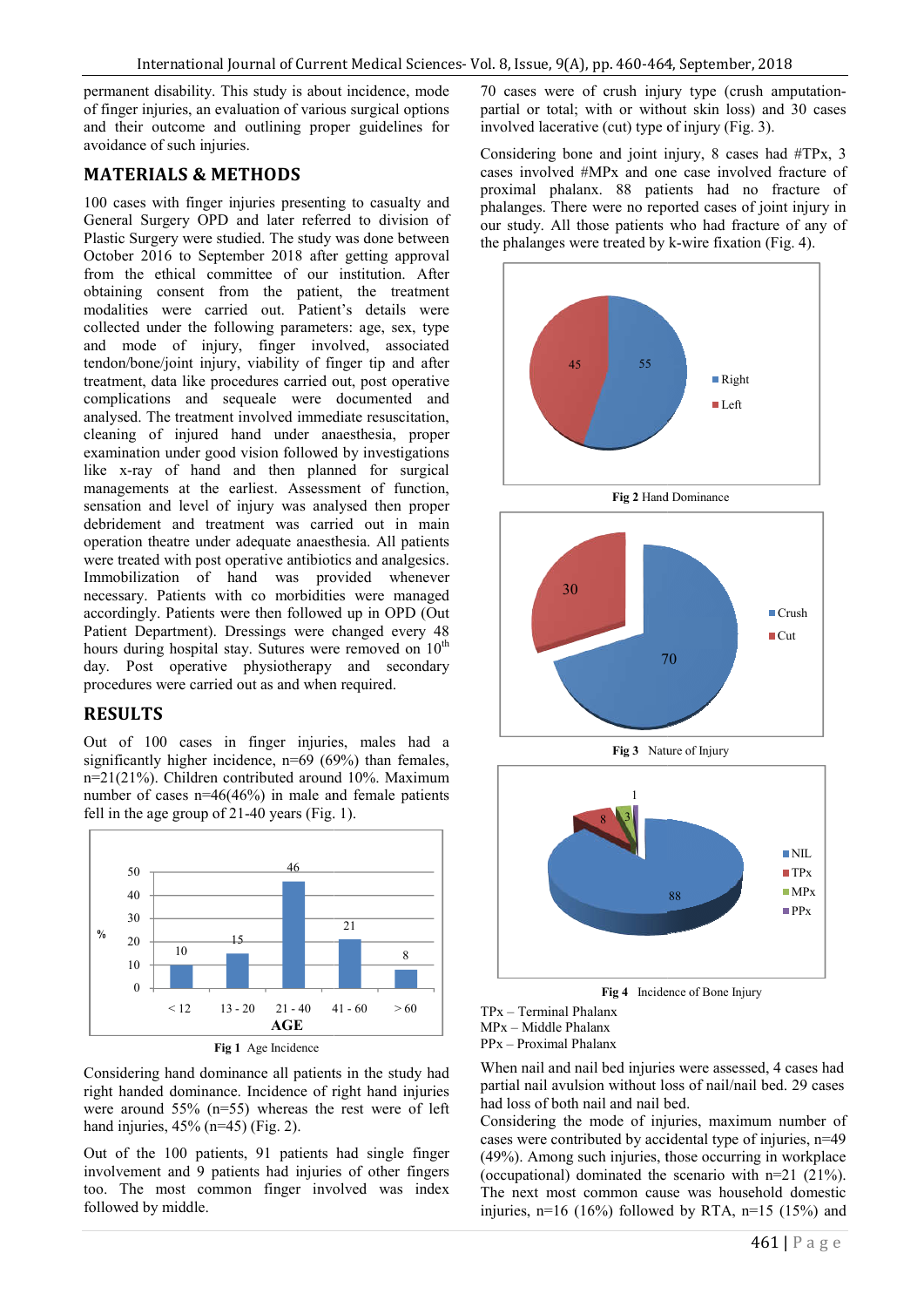door crush, n=12 (12%).4 cases were due to assault and 3 cases because of human bite and one patient had electric burn injury (Fig. 5).



**Fig 5** Mode of Finger Injuries

All patients after initial evaluation and assessing the nature of injury were taken up for surgery (Table. 1). For cases of cut injury without tendon/bone involvement, primary skin suturing was done. And for those cases involving tendon injury (flexor= 10; extensor=4) primary tendon repair was carried out. For cases which involved avulsion of nail (partial), n=4 (4%) primary skin suturing with nail repositioning was done. All cases had good aesthetic outcome. When there was total loss of nail & nail bed n=29 (29%), V-Y Plasty and shortening & closure was performed depending on soft tissue injury. Those cases which presented with loss of skin with only soft tissue exposed where V-Y Plasty was not feasible SSG n=18 (18%) and second layer palmar grafting n=4 (4%) was done. Cases with soft tissue loss with underlying bone or tendon exposed were treated with cross finger flap n=7 (7%) and full thickness skin graft  $n=1$  (1%). Two cases which had multiple finger injuries with soft tissue loss underwent groin flap coverage.

Among cases operated 14 cases had stiffness post operatively which was dealt by physiotherapy. 7 cases had developed raw area post primary procedure. Flap necrosis noted in 3 cases. 76 cases had no complication. Secondary procedures were carried out in 7 cases (SSG=6; CFF=1).

Overall 41 patients had satisfactory (good) aesthetic outcome. 59 cases had fair to poor aesthetic outcome. Local flaps (V-Y Plasty) hold satisfactory outcome in our study compared to SSG and CFF. Patients who underwent shortening and closure, SSG, CFF were dissatisfied because of the mismatch of the grafted skin and unacceptable cosmetic appearance.

**Table 1** Surgical Procedures Done

| Sl. No | <b>Surgical procedures</b>            | No. Of cases |
|--------|---------------------------------------|--------------|
|        | Primary Skin Suturing                 | 33           |
| 2      | Nail Repositioning                    | 15           |
| 3      | Flexor Tendon Repair                  | 10           |
| 4      | Extensor Tendon Repair                | 4            |
| 5      | Split Skin Grafting                   | 18           |
| 6      | 2 <sup>nd</sup> Layer Palmar Grafting | 4            |
|        | Shortening & Closure                  | 11           |
| 8      | <b>VY Plasty</b>                      | 17           |
| 9      | Cross Finger Flap                     |              |
| 10     | <b>Full Thickness Skin Grafting</b>   |              |
| 11     | Groin Flap                            |              |
| 12     | Kirschner Wire Fixation               |              |



**Fig 6** Nail Repositioning



**Fig 7** Volar VY ADV Flap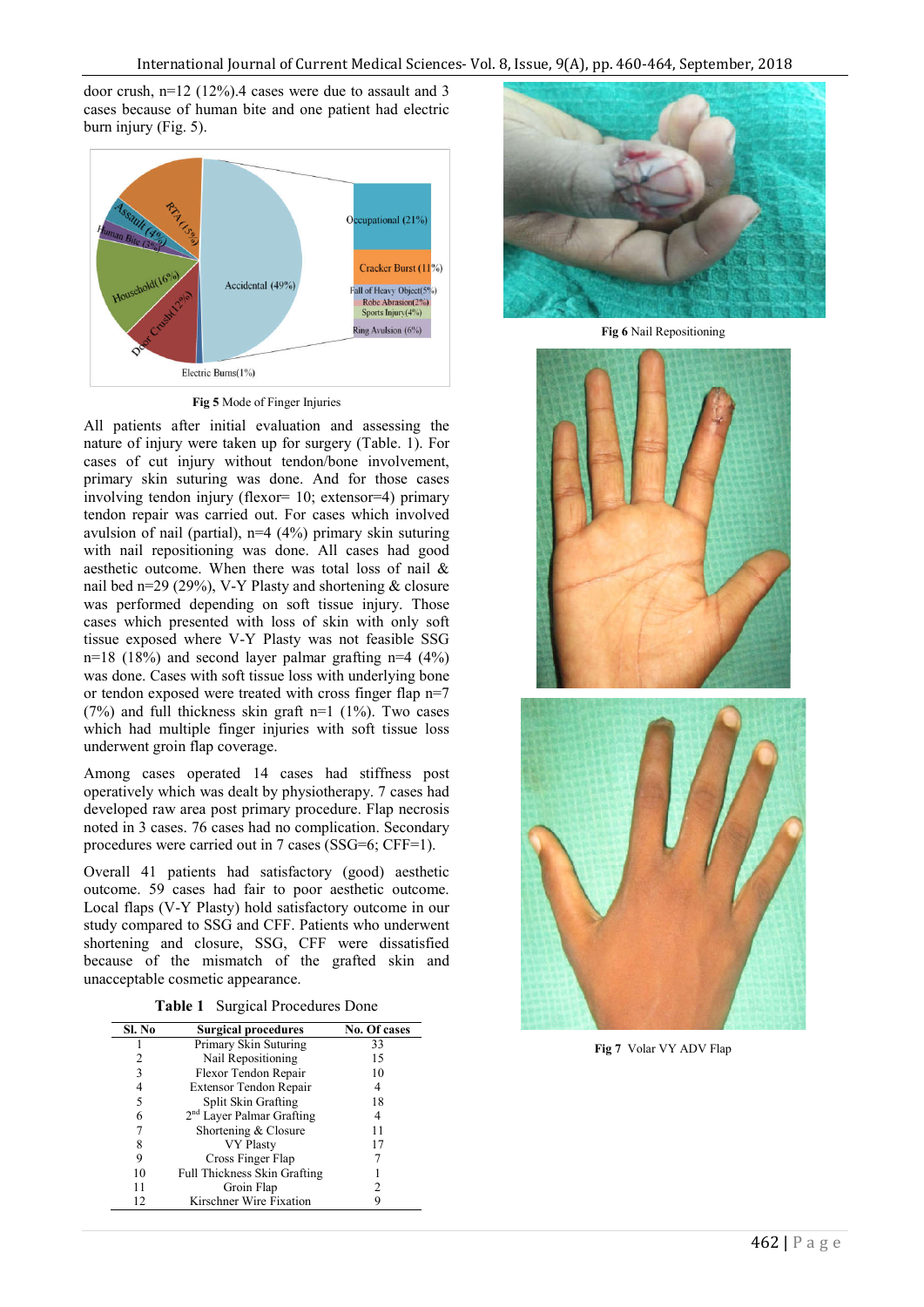

**Fig 8** Groin Flap With K Wire In Situ

## **DISCUSSION**

Injuries of fingers are extremely common. Any finger injury, no matter how apparently trivial, has the potential to cause serious loss of function if inadequately assessed and treated. The site of injury should be recorded together with any abnormal findings on examination such as deformities, loss of movement and sensation.

It is believed that in most finger injuries, the middle finger and the thumb are most frequently injured as the middle finger is the longest one, and the thumb is the most common finger used to grip something when the injury happens.<sup>1</sup> However, in our study, the most commonly injured finger was index followed by middle.

Accidental/Occupational injuries were the most common cause in our study. George, *et al*2 reported that trauma remains the most cause of nail injury. Household domestic injuries accounted for second most common cause. Working under proper vision, keeping sharp things and heavy objects in safe place are mandatory in preventing these injuries. Door crush injuries were the next common cause. These can be prevented by fitting a chain to the wall beyond the reach of the child, hooked to the door and kept opened and triangle shaped wooden, plastic or rubber stopper can be kept at the bottom of the door to prevent child closing the door.<sup>3</sup> Australian plastic door guard at hinge site, rubber stopper at lock side, Danish 'pinch-free' door are some of the available techniques used in doors to prevent door crush injuries.<sup>3</sup> Cracker burst injuries were next common cause in our study. Most of the injuries presented with loss of skin and soft tissues. After initial debridement and assessing the viability of the tissues, SSG, local or regional flaps were provided accordingly. Rajeshwari *et*  $aI^4$  reported that among cracker blast injuries 66% involved hand and finger injuries. These injuries are preventable by proper awareness and education about the seriousness of the injuries.

All injuries were meticulously debrided with the aim to restore normal anatomy and better cosmesis. Lacerative injuries healed better on primary suturing. Langlois, Jean *et*  $al^5$  reported that the use of Dermabond (2-octyl cyanoacrylate) in repairing nail bed injuries in children was faster than suture repair, while providing similar cosmetic and functional results. But in our study

we used only suture repair for nail bed injuries which had an equally good outcome. Shortening and closure was done for crush injuries which involved loss of both nail & nail bed. Unacceptable cosmetic appearance was a major factor influencing the outcome of the technique. Crush injuries with minimal skin loss were treated with V-Y Plasty. The V-Y Plasty technique allows most patients to regain sensation and two-point discrimination in the finger tip<sup>6</sup>. In our study cases who underwent V-Y Plasty had 4 mm two point discrimination and good aesthetic result. Injuries which presented with increased area of skin loss without soft tissue injury were treated with SSG and 2<sup>nd</sup> layer palmar grafting. The later had better aesthetic value. Patients for whom CFF was done reported fair satisfaction since the procedure is a staged one and the donor site being the uninjured finger, for which one patient failed to give consent. Hence full thickness skin grafting was performed in that case. Associated tendon injuries were repaired at the earliest. Phalangeal fractures were treated by inserting K-wire through the fracture segments. These procedures resulted in stiffness later. Adequate physiotherapy was given when these patients were followed up in out patient department. In patients who had a total amputation proximal to the nail, reimplantation is a good technique if facilities are available<sup>7</sup>. Abdominal flaps were used for multiple finger injuries. They were bulky and insensate. Hence used as a last option when adequate local flaps were not available.

## **CONCLUSION**

Male predominance was noted in the epidemiology of our study on finger injuries. This is mainly due to the nature of manual work and labour as also indicated by the increased incidence of injuries occurring in work place (occupational). Adequate training in the area of labour involved, appointing skilled technicians and providing proper guidelines are pivotal in avoidance of these injuries. All cases were treated with the sole aim of restoring normal anatomy and function thereby regaining sensation and achieving good cosmesis. Nail repositioning should be done however the injury might be followed by nail bed repair which had satisfactory results in our study. Local flaps should be considered wherever feasible to achieve cosmesis and to regain sensation.

## **References**

- 1. Bharathi R R, Bajantri B. Nail bed injuries and deformities of nail. *Indian J Plast Surg* 2011; 44:197-202.
- 2. George A, Alexander R, Manju C. Management of nail bed injuries associated with fingertip injuries. *Indian J Orthop* 2017; 51:709-13.
- 3. Doraiswamy NV. Childhood finger injuries and safeguards. Injury Prevention 1999;5:298-300
- 4. Rajeswari, B., Shankari, B., & Selvaraj, A. (2016). Epidemiology of Cracker (Fire Works) Injuries in a Tertiary Burn Care Centre. IRA-*International Journal of Applied Sciences* (ISSN 2455-4499),  $4(1)$ ..p2
- 5. Langlois, Jean *et al*. "The Use of 2- Octylcyanoacrylate (Dermabond®) for the Treatment of Nail Bed Injuries in Children: Results of a Prospective Series of 30 Patients." *Journal of*